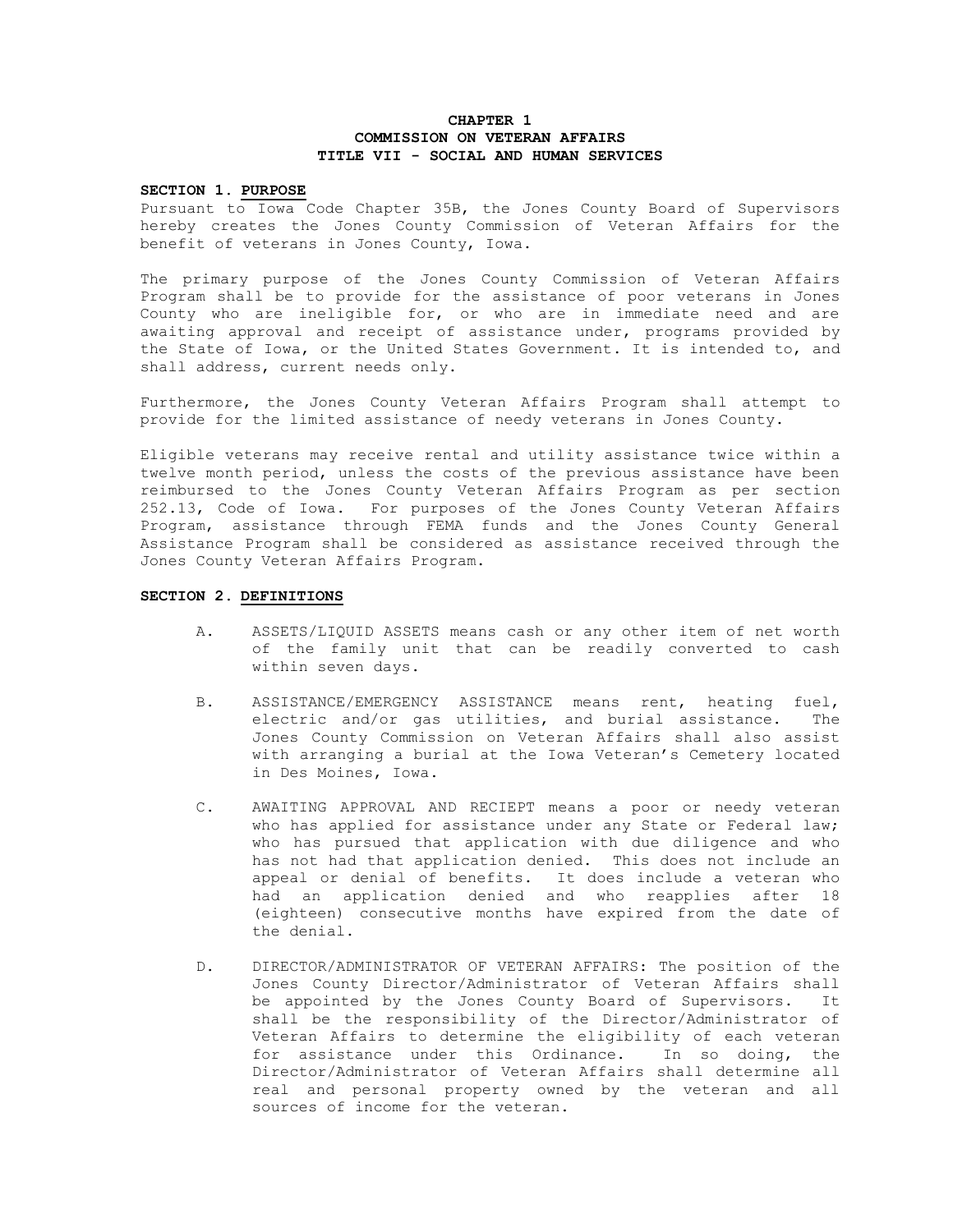- E. DISABILITY means the physical and/or mental condition of a person which constitutes an inability to maintain a continuous, substantial, gainful employment.
- F. HOME MORTGAGE means a mortgage with first priority recorded upon property owned by the veteran which is the veteran's primary residence. Jones County Veteran Affairs Program shall not provide assistance to someone who owns or is buying their own home, including mobile homes. The Jones County Veteran Affairs Program will assist with lot rent for a mobile home that is located in an established mobile home court. The Jones County Veteran Affairs Commission will not pay rent to a family member.
- G. INCOME
	- 1. COUNTABLE INCOME means the total earned income and unearned income minus exemptions allowed pursuant to the provisions of this Ordinance, or resolution of the Board of Supervisors. Exemptions are limited to documented child support paid for a child that does not reside in the applying household, documented alimony paid to a person that does not reside in the applying household, and documented medical expenses including medical insurance. The applying veteran is responsible for providing documentation, acceptable to the Director/Administrator, for all exemptions to countable income.
	- 2. EARNED INCOME means income including, but not limited to, gross wages, salaries, fees, or exchanged services derived from labor, professional services, or selfemployed earnings.
	- 3. UNEARNED INCOME means income including but not limited to child support, alimony, interest, income from property such as rent, and workers compensation.
- H. NET WORTH includes, but is not limited to, income or monies from any source, food stamps, subsidized housing, monies due the veteran, savings and other deposits, stocks, bonds, 401K, IRA/Keogh, real estate, cash value of life insurance policies, jewelry, and the value of all other real and personal property. It excludes clothing, wedding ring, usual household furnishings and bedding, and automobiles of a value not to exceed \$7,500.
- I. VETERAN
	- 1. APPLYING VETERAN means the person who has served on active duty in any branch of the military, including the Army, Navy, Marines, Air Force, Coast Guard, or National Guard. The applicant must be the veteran or someone applying on behalf of the veteran. The veteran must still be serving on active, active reserves, or inactive reserves, or have an Honorable Discharge.
	- 2. NEEDY VETERAN is a veteran who intends to establish a residence in Jones County, Iowa and who, because of circumstances which are not attributable to that veteran, needs immediate temporary assistance. A needy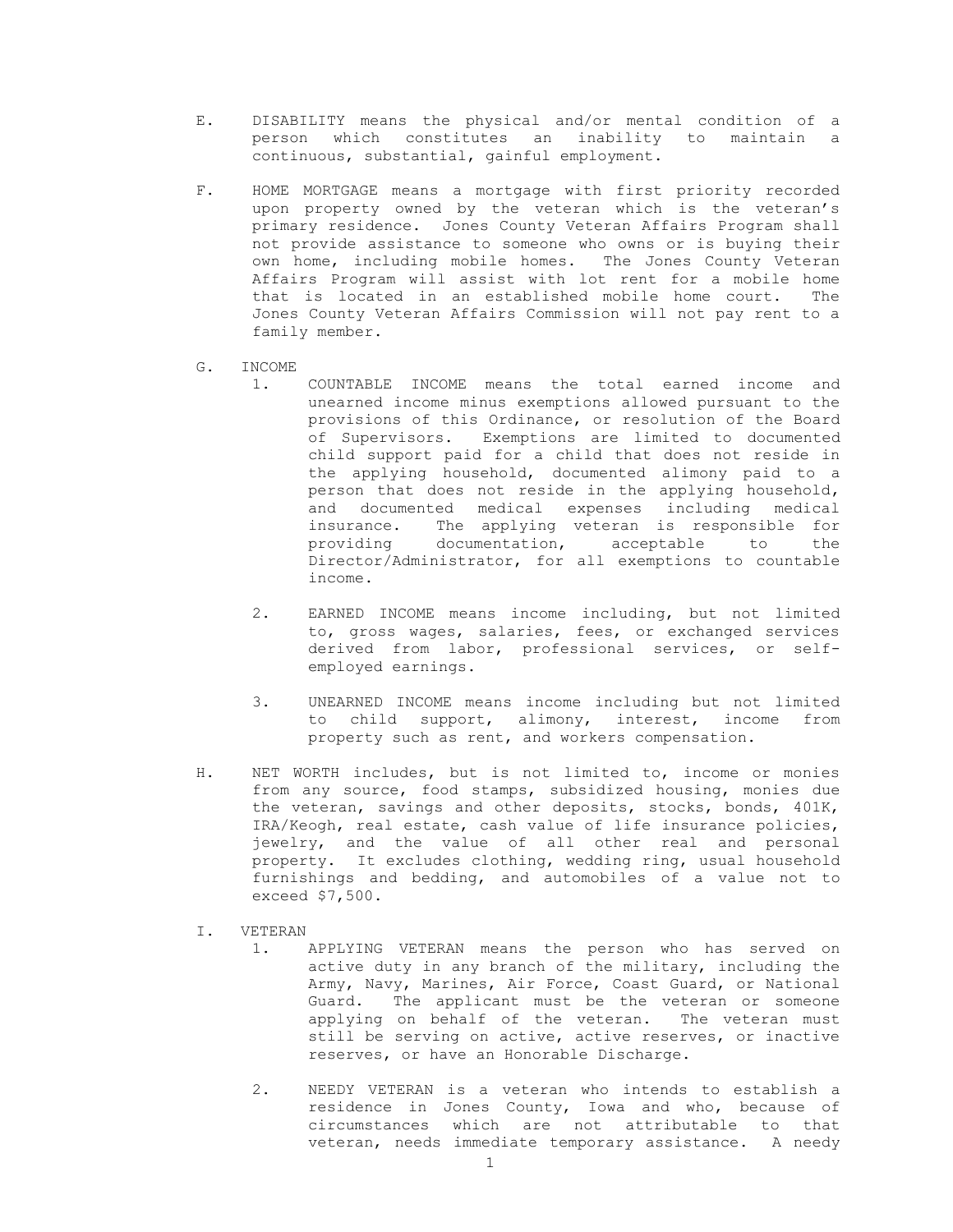veteran is also a person who may have some limited resources, and who meets the eligibility guidelines for assistance. Assistance for needy veterans is provided pursuant to eligibility and benefit guidelines under the discretionary authority of the Jones County Board of Supervisors, and based upon budget availability.

3. POOR VETERAN is a veteran who, in conformity with Iowa Code section 252.1, shall be construed to mean those who have no real or personal property, exempt or otherwise, and who intends to establish a residence in Jones County, Iowa, and who, because of physical or mental disability, are unable to engage in gainful employment and/or to earn a living by labor.

### **SECTION 3. ELIGIBILITY REQUIREMENTS FOR VETERANS**

When applying for benefits, the veteran must submit to the Commission with the application, DD Form 214 - Report of Separation from Armed Forces. This form is entitled "Certificate of Release of Discharge from Active Duty". The Veteran will be requested to have his discharge recorded in the Jones County Recorder's office when he/she is applying for benefits.

- A. VETERAN SERVICE REQUIREMENTS: To be eligible for benefits, the veteran must have served on active duty in any branch of the military, including the Army, Navy, Marines, Air Force, Coast Guard, or National Guard. Applicant must be the veteran or someone applying on behalf of the veteran. The veteran must still be serving on active, active reserves, or inactive reserves, or have an Honorable Discharge.
- B. APPLICATION: Application for assistance shall be submitted by needy and poor veterans to the Jones County Director/Administrator of Veteran Affairs at the Jones County Veteran Affairs office between the hours of 8:00 a.m. and 4:30 p.m. Monday through Friday. These applications shall be submitted on forms provided by the Director/ Administrator of Veteran Affairs.

If, because of undue hardships, a needy or poor veteran cannot come to the courthouse, the Director/Administrator shall mail the veteran an application form. If the veteran appears to be eligible for further assistance from any other federal, state or local source, the Director/Administrator shall immediately refer the veteran to that source.

The Director/Administrator shall help the veteran apply for any services through the Veterans Administration.

For other programs, it shall be the obligation of the veteran to immediately make application to that source and pursue such application with due diligence as a condition to be eligible for further assistance under this Ordinance. Failure to apply for all other assistance programs will automatically disqualify the veteran for Jones County assistance.

It is the obligation of each person applying for assistance to establish his or her eligibility for any category of assistance, and the need for any item of assistance.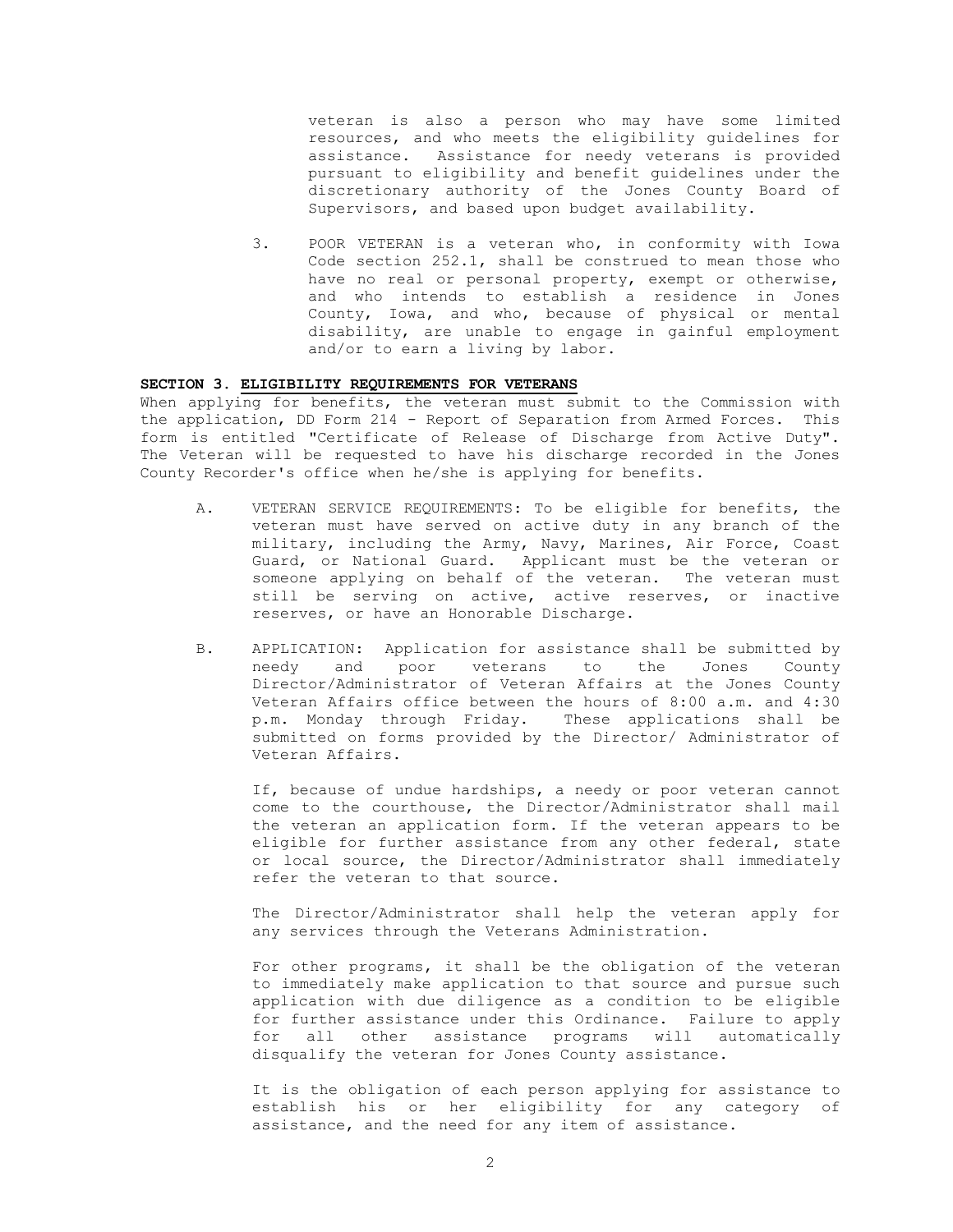If requested, the veteran applying shall provide the Director/Administrator with a verified statement of net worth, federal and state income tax returns, medical reports and authorizations and anything else requested by the Director/Administrator that bears upon the person's eligibility and need for assistance. The Director/Administrator shall proceed to conduct a reasonable investigation concerning the veteran's eligibility and needs.

- 1. A veteran who may be eligible for general assistance shall apply for assistance through The Veteran Affairs Program first.
- 2. All veterans must have a physical address; a post office box address will not be accepted.
- 3. The name of the veteran must match the name on any outstanding bill submitted for payment.
- 4. Veterans who supply false information will be automatically denied.
- 5. Veterans who apply for SSI benefits must execute an Interim Assistance Reimbursement (IAR) form and provide it to the Director/Administrator.
- 6. The veteran's file and the investigation and findings of the Director/Administrator shall be made available to the veteran upon their written request, or the veteran's attorney by written authorization. The veteran, at their own expense, may obtain legal assistance at any time.
- C. EMPLOYMENT: A needy veteran, who is not needed in the home to care for a minor child who is not yet enrolled in school or handicapped adults, shall immediately register for employment with the Iowa Workforce Development and otherwise actively seek employment. The needy veteran shall seek and accept any reasonable employment whether or not it is suitable employment under the guidelines of Iowa Workforce Development. A refusal or failure to actively seek employment or failure to accept reasonable employment offered, shall disqualify the needy veteran from receiving future benefits. The needy veteran will be required to provide reasonable proof that he or she is actively seeking employment. The veteran will be required to sign a release of information to the Workforce Development of Iowa. Previously employed veterans must sign up for unemployment benefits. Unemployed veterans may also be referred to a work or vocational training project if appropriate. A veteran who voluntarily quits his or her job shall be disqualified from assistance through the Veteran Affairs Commission for a period of three months. A veteran on strike is presumed a voluntary quit for the purposes of assistance eligibility. Laid-off veterans must apply for unemployment benefits. No attempt to control income level will be allowed. A veteran who voluntarily withdraws from the work force to attend school is not eligible for Veteran Affairs assistance.
- D. ELIGIBILITY OF NEEDY VETERAN: Assistance is to be provided to a needy veteran who is in need of immediate assistance. The applying veteran must meet the following criteria:
	- 1. Demonstrate intent to reside in Jones County.
	- 2. The veteran is not eligible for emergency county assistance if they or another member of their household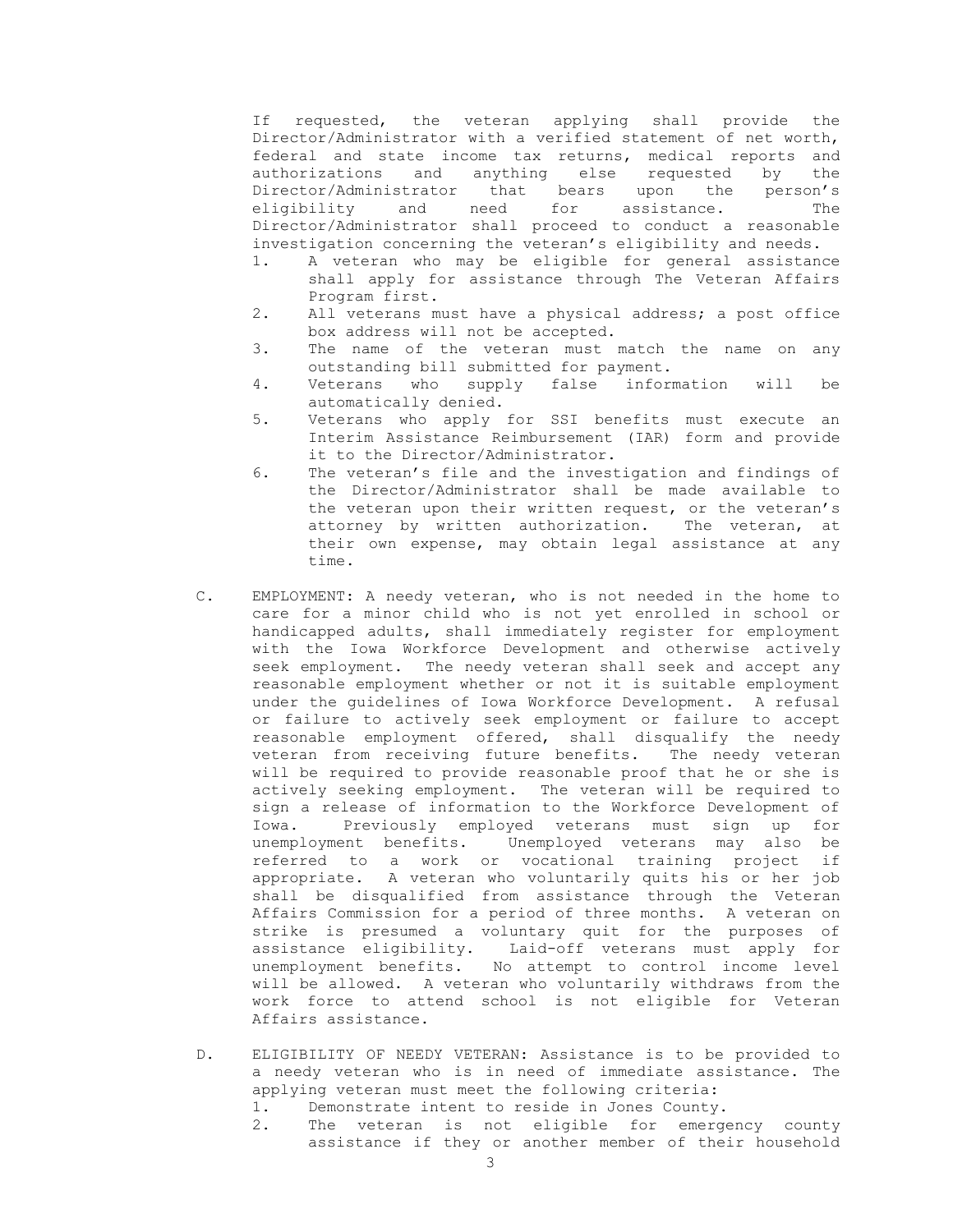is eligible for FIP (Families Investment Program through the Department of Human Services), is eligible for housing assistance unless they are on a waiting list, or is eligible for subsidized housing and a unit is available.

- 3. Is unable to obtain assistance from any other sources, and whose income or assistance from a State or Federal program has been delayed or not actually received by the person because of reasons not attributable to that person.
- 4. Does not have liquid assets of the family unit from which to pay for the items of assistance being requested.
- 5. Have a net worth (see definition under Section 2. H.), of less than \$1,000.
- 6. Have made application for, and complied with, all requirements for all other assistance programs for which the veteran or other members of the household may be eligible.
- 7. Has registered with those employment and/or job training agencies which are determined by the Director/Administrator to be appropriate, and complies with all requirements of those agencies, and accepts work and training as offered
- 8. The maximum monthly countable income for the veteran's household shall not exceed 125% of the Federal Poverty Guidelines published each year by the US Department of Human Services.
- E. ELIGIBILITY OF A POOR VETERAN: Assistance is to be provided to a poor veteran who is in need of immediate assistance. The applying veteran must meet the following criteria:
	- 1. Demonstrate intent to reside in Jones County.
	- 2. The veteran is not eligible for county assistance if they or another member of their household is eligible for FIP (Families Investment Program through the Department of Human Services), is eligible for housing assistance unless they are on a waiting list, or is eligible for subsidized housing and a unit is available.
	- 3. Is unable to obtain assistance from any other sources, and whose income or assistance from a State or Federal program has been delayed or not actually received by the person because of reasons not attributable to that person.
	- 4. Does not have liquid assets of the family unit from which to pay for the items of assistance being requested.
	- 5. Have a net worth (see definition under Section 2. H.), of less than \$1,000.
	- 6. Have made application for, and complied with, all requirements for all other assistance programs for which the veteran or other members of the household may be eligible.
	- 7. Is unable to earn a living by labor due to a disability.
	- 8. Have provided proof of such a disability to the Director/Administrator of Veteran Affairs, documented by a licensed medical practitioner. Veterans who provide documentation of a disability due solely to substance abuse of drugs and/or alcohol shall also provide proof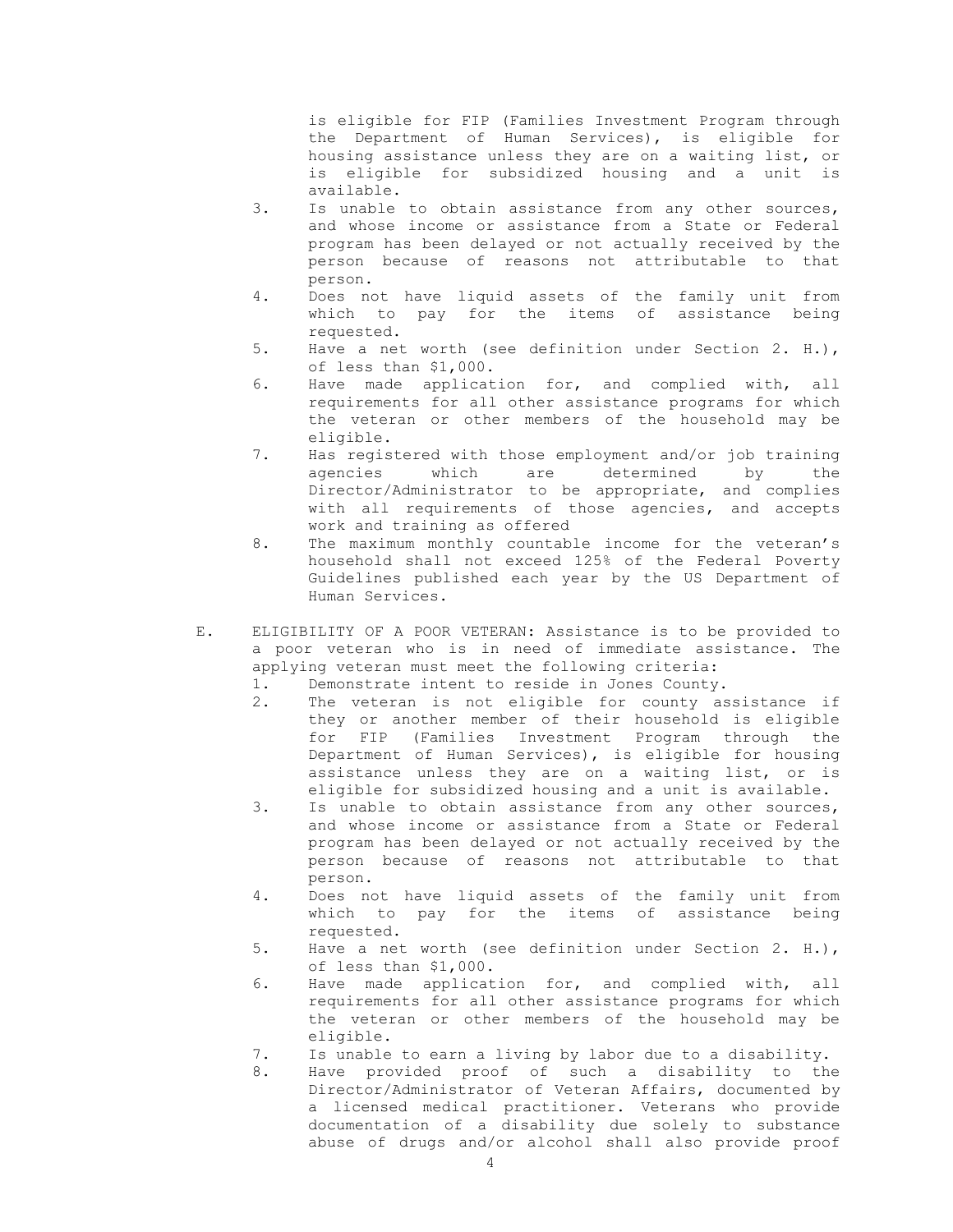of their participation in an appropriate treatment program. Failure to make a good faith effort to enroll in, and participate in, an appropriate treatment program shall result in the veteran being deemed ineligible for assistance under the provisions of this Ordinance until such time as the veteran has made a good faith effort to enroll and participate in an appropriate treatment program.

- 9. Per Iowa Code section 252.1, have no property as defined by statute and/or Iowa case law, as determined by the Director/Administrator.
- 10. Have no earned or countable income.
- F. TRANSFERS OF PROPERTY FOR INSUFFICIENT CONSIDERATION: In determining eligibility for Veteran Assistance, resources which were not exempt at the time of transfer, which the veteran gave away or sold at less than fair market value for the purpose of establishing eligibility for assistance shall be counted as resources still available to the veteran for the following period of time:
	- 1. For uncompensated value of \$12,000 or less; 24 months from the date of transfer.
	- 2. For uncompensated value of between \$12,001 and \$24,000; 36 months from the date of transfer.
	- 3. For uncompensated value of between \$24,001 and \$36,000; 48 months from the date of transfer.
	- 4. For uncompensated value of between \$36,001 and \$50,000; 60 months from the date of transfer.
	- 5. For uncompensated value over \$50,000; 72 months from the date of transfer.

Transfers of resources described above shall be presumed to be for the purpose of establishing eligibility for Veteran Assistance unless the veteran furnishes convincing evidence to establish that the transaction was exclusively for some other purpose.

Convincing evidence to establish that the transaction was exclusively for a purpose other than establishing eligibility may include documents, letters and contemporaneous writings, a well as other circumstantial evidence.

In rebutting the presumption that the resource was transferred to establish eligibility, the burden of proof is on the veteran to establish:

- 1. The fair market value of the compensation and,
- 2. That the compensation was provided pursuant to an agreement, contract, to expectation in exchange for the resource and,
- 3. That the agreement, contact or expectation was established at the time of the transfer.

Uncompensated value is defined as the fair market value of the resource minus the amount of compensation received by the individual in exchange for the resource. In no case will the amount of uncompensated value exceed the amount which would have been counted toward the resource limit if the resource had been retained.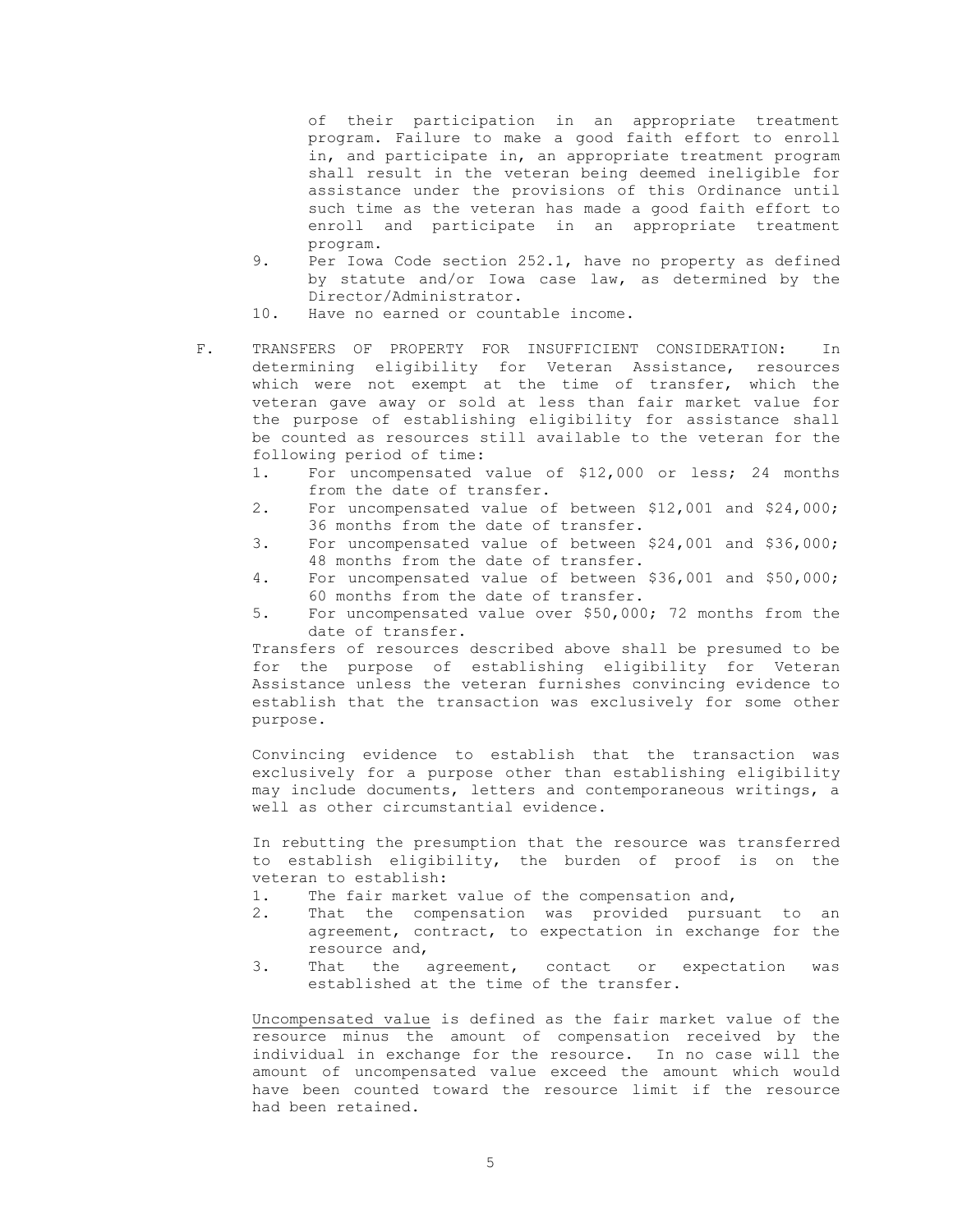Fair Market value is defined as the price that the item can reasonably be expected to sell for on the open market in the particular geographic area involved and may be established by independent appraisal.

Compensation is defined as all money, real or personal property, food, shelter or services received by the individual in exchange for the resource if such money, property, food, shelter or services are provided in reliance on an agreement made at the time of transfer.

## **SECTION 4: ASSESSMENT OF NEED AND INCOME GUIDELINES FOR VETERANS**

All earned and unearned income available to a veteran and their applying household shall be considered in determining eligibility for Veteran Assistance. Deductions from all earned and unearned income will include:

- A. Court ordered payments for alimony and/or child support which have actually been paid in the four weeks prior to the date of application for assistance.
- B. Necessary medical expenses including doctor, hospital, prescription medications, medical supplies, therapy sessions prescribed by a medical doctor, and paid medical insurance premiums.
- C. Any other deduction from, or reduction to, earned income will not be allowed and the amount of any deduction or reduction in earned income must be added back to determine the countable income.

All sources of countable income, exemptions from countable income, and non-exempt resources, shall be verified by the Director/Administrator of Veteran Affairs prior to approval for benefits. The applying veteran is responsible for providing documentation, acceptable to the Director/Administrator, for all exemptions to countable income.

## **SECTION 5: MEDICAL ASSISTANCE**

Jones County does not provide for medical assistance. The Jones County Director/Administrator will assist the Veteran in applying for medical assistance through the Veterans Hospital in Iowa City or other veteran's medical services throughout the State as appropriate. Further applications for medical assistance for veterans and their families will be directed to the Department of Human Services to make application for Medicaid, Medically Needy, the Hawkeye Plan, or the Iowa Cares Plan.

Jones County does not pay for either prescription or over the counter medication. Veterans will be directed to apply for medication through the Veterans Hospital in Iowa City. If this is not available to the veteran, or the need is for the veteran's family, they may apply to Patient Assistance Programs offered by the various pharmaceutical companies.

Jones County does participate in the National Association of Counties Prescription Discount Card. A card may be obtained at the Veteran Affairs Office. There are no restrictions on who may obtain a card. The card may be used at participating pharmacies.

Medical assistance, including mental health services, is available through the Veterans Hospital in Iowa City. If this service does not meet the needs of the veteran, State Psychiatric papers are available through the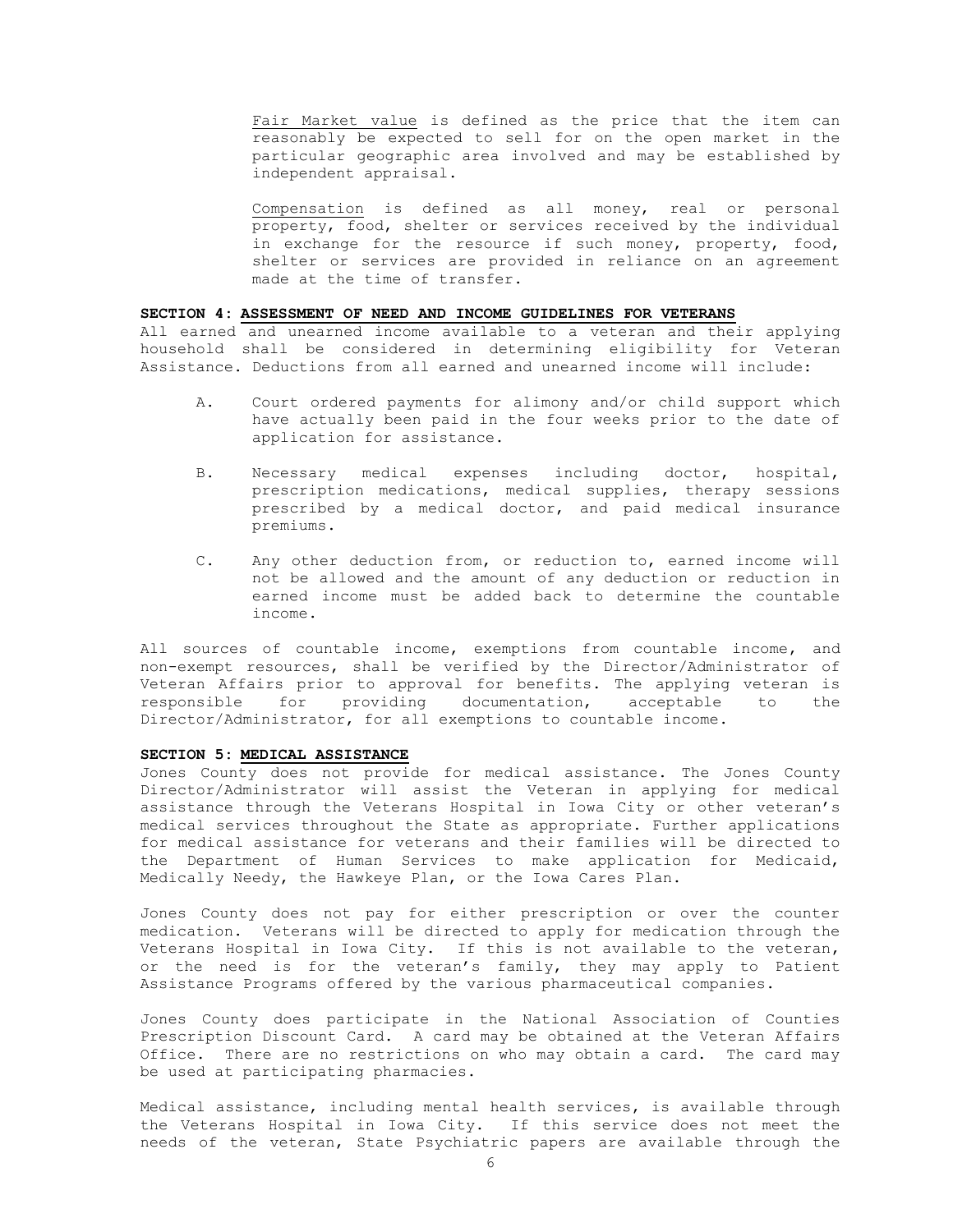University of Iowa, State Mental Health Institutes, and Broadlawns Hospital in Des Moines. Application is made through the hospitals. The State Psychiatric papers cover only services through these hospitals. Appointments at the University of Iowa Hospitals and Clinics, State Mental Health Institutes, or Broadlawns Hospital are required to begin processing these applications.

Mental health services are available to those who qualify. Applications may be obtained through Jones County Community Services.

#### **SECTION 6: GUIDELINES FOR VETERAN ASSISTANCE**

- A. Utilities:
	- 1. Assistance granted for current utilities shall be up to \$200.00 per utility or \$250.00 for delivered heating fuel. In addition the utility company must agree to leave the utility connected for at least 30 days after payment is received.
	- 2. Jones County will not pay for utility deposits or delinquent utility bills.
	- 3. Utility payments shall be made directly to the supplier/vendor.
	- 4. The veteran shall apply for all other utility assistance programs for which the applying household is eligible. Failure to make such application shall disqualify the applying household from further consideration for assistance under the provisions of this Ordinance until such time as an application has been completed.
- B. Rent:
	- 1. Assistance for rent shall not exceed \$400.00 per month.
	- 2. No rental payments shall be paid to a relative of any member of the applying household.
	- 3. Rental payments shall be made only to the property owners of record, or their designees. Property ownership shall be verified by the County Auditor's Office. An agreement to accept assistance in lieu of rent shall be signed by the property owner or their designee prior to any rental payments being made. The payment of rental assistance will be considered payment in full for the month.
	- 4. Acceptance of the rental assistance payment will constitute an agreement to allow the veteran to remain in the rental unit for 30 days.
	- 5. Rent shall not be paid to a provider of residential services as part of a rehabilitation or treatment program.
	- 6. Assistance payments shall only be used for current rent and shall not be used to satisfy past creditors of the veteran.
	- 7. Rental assistance may not be used as the deposit. It may be used as the first month's rent.
- C. Burial Benefits:
	- 1. Burial assistance can be granted only for veterans who have established a residence in Jones County according to Iowa law.
	- 2. Application for burial assistance must be made prior to finalizing any burial arrangements at the funeral home.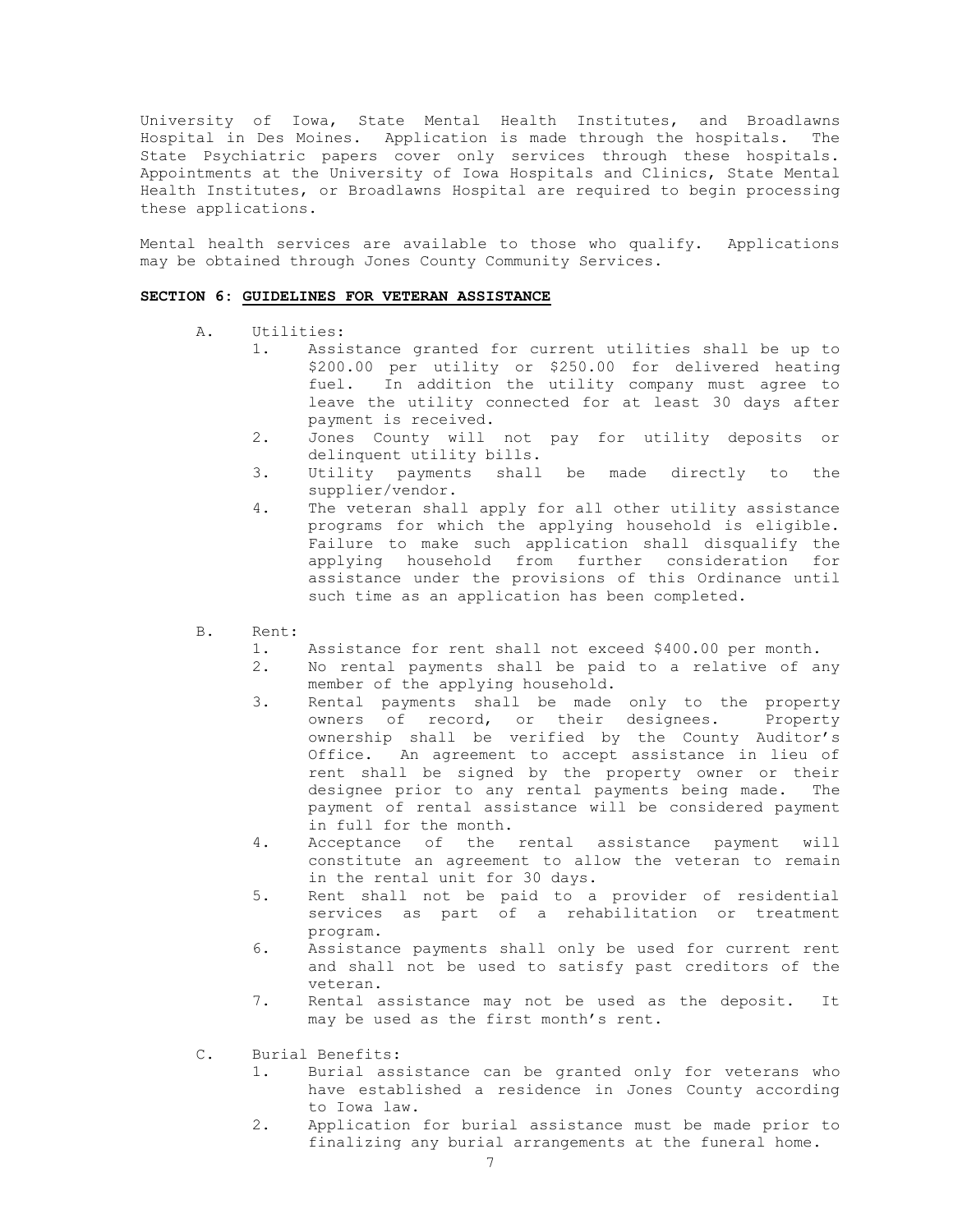- 3. An application may be obtained at the Veteran Affairs Office or any participating funeral home.
- 4. For each veteran burial the funeral services firm, for the sum of up to \$1,000, shall provide the following:
	- a) Transfer of the remains from the place of death to the funeral home within a 50 mile radius.
	- b) Provide cremation of the remains.
	- c) Provide a container for the cremated remains.
	- d) Provide arrangements and consultation.
	- e) Provide a hearse to transport the remains to the cemetery within a 50 mile radius of the funeral home.
	- f) Provide a graveside service.
	- g) In addition, the County will pay to the appropriate vendor the actual charge for opening and closing the grave up, to but not exceeding, \$400.00
- 5. The relatives of the deceased may decide to spend their own money, up to \$1,000.00 for any or all of the following additional services:
	- a) Embalm, dress, and casket the remains.
	- b) Provide visitation at the funeral home preceding the graveside service.
	- c) Provide a flaring square cloth covered casket or equal.
	- d) Funeral services at the funeral home or church.
	- e) Additional cars.
	- f) Flowers, registry book, thank you cards, memorial folders, crucifix, flag case, temporary marker or honorariums.
	- g) Certified copies of the death certificate.
	- h) Grave liner at the cemetery.
	- i) Additional grave opening/closing charge over the \$400.00 County allowance.
	- j) If the family is able to pay more than \$1,000 for burial expenses, Jones County will not provide any burial assistance.
	- k) Any money derived from the deceased individual's life insurance, Social Security, burial benefits, State aid or any other funds which are available from any source shall be deducted from the \$1,000.00 County burial allowance.

The funeral service firm shall submit the complete bill of all services provided to the Jones County Veteran Affairs Office.

## **SECTION 7: RECOVERY BY THE COUNTY**

The provisions of section 252.13, Code of Iowa, for repayment of benefits to Jones County, are applicable to the services provided in the Ordinance and the veteran shall acknowledge the same in writing. An agreement to reimburse Jones County will be signed at the date of application. The Jones County Board of Supervisors may, upon application and good cause, waive the repayment of all or part of the benefits received.

Recipients of assistance may further be required to work for the county as a condition to receipt of such benefits, as provided in Iowa Code section 252.42, Code of Iowa. Benefits provided a recipient may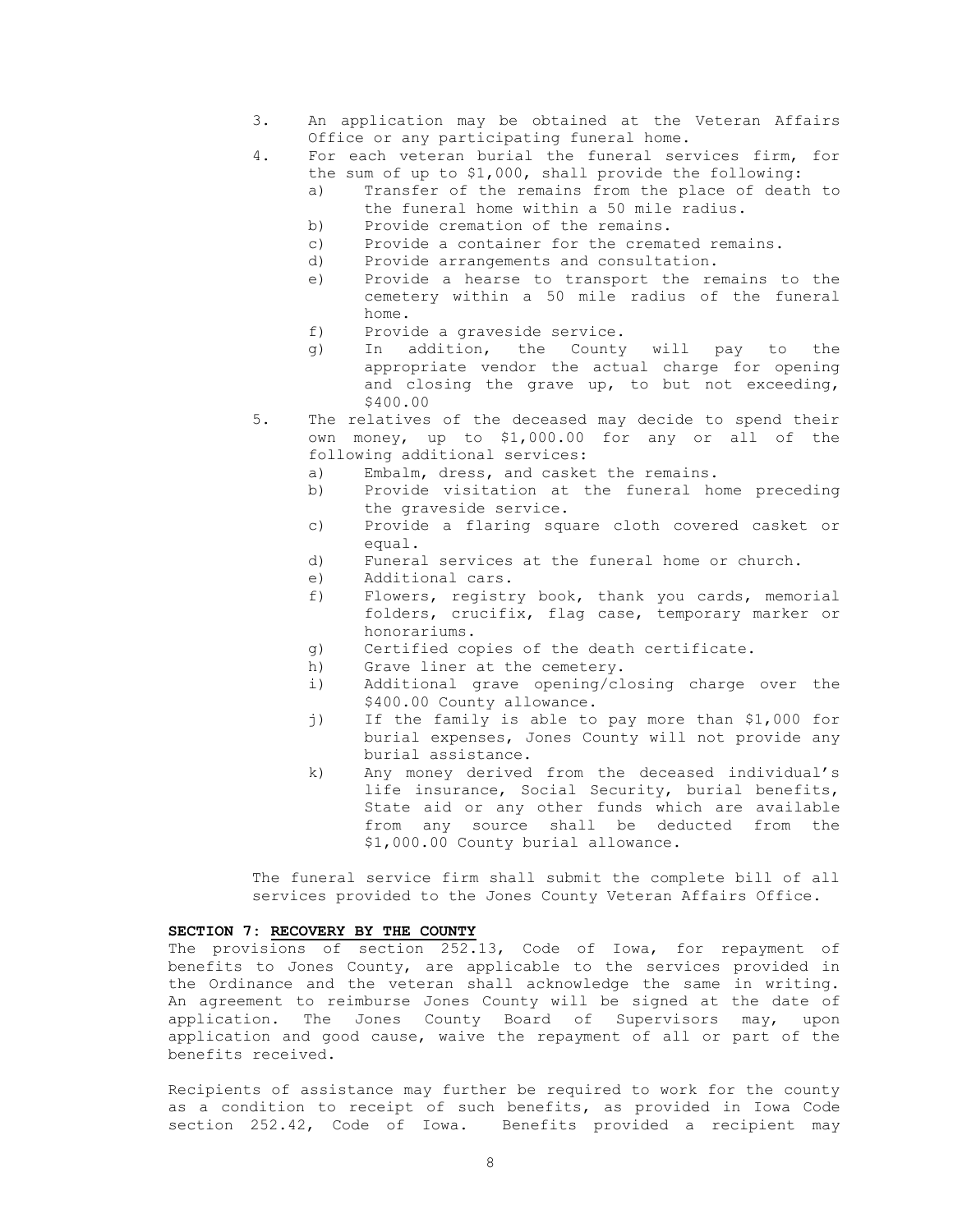further be a claim against the homestead of a recipient and a claim in probate, as provided by law.

## **SECTION 8: EQUAL OPPORTUNITY**

Each application for Veteran Assistance shall be decided upon its individual merits. No veteran shall be discriminated against on the basis of race, color, creed, national origin, sex, sexual orientation, age, religious or political affiliation, physical or mental disability, or marital status.

#### **SECTION 9: PROCEDURE FOR DETERMINATION OF BENEFITS**

The Director/Administrator shall make an initial determination of the eligibility and needs of the veteran within three working days of the receipt of the application and all supporting records and other documents requested by the Director/Administrator. Following the determination of eligibility, the Director/Administrator shall notify the veteran within two working days after that determination, by ordinary mail, of the Director/Administrator's written decision showing the reasons for the determination together with the specific benefits and the amounts to which the veteran is entitled.

If the Director/Administrator cannot make the initial determination within three working days, the Director/Administrator shall immediately inform the veteran, by telephone, if possible, of the reason why such determination cannot be made. The Director/Administrator shall also mail to the veteran, by ordinary mail, within two working days thereafter, the Director/Administrator's written decision showing the reasons why such a determination could not be made.

If an emergency and immediate need is present, the Director/Administrator may verbally authorize a supplier or vendor to furnish any eligible item of assistance for the benefit of the veteran in the amount allowed for such benefit. The Director/Administrator shall inform the veteran and issue a written decision as provided by above.

Whenever a veteran is eligible and entitled to assistance, the Director/Administrator shall proceed to provide the same and notify the Board of Supervisors.

## **SECTION 10: APPEAL RIGHTS**

Every veteran, whether granted assistance or not, shall be informed in the Director/Administrator's written decision of the veteran's right to appeal such decision to the Board of Supervisors. The veteran shall be informed:

(1) of the method by which an appeal may be taken, and

(2) that he or she may represent him or herself, or at their own expense, may be represented by an attorney.

Any written appeal or communication, made by or on behalf of a veteran requesting appeal of the Director/Administrator's determination, shall be made to the Director/Administrator within ten (10) days of the Director/Administrator's determination. The appeal shall provide the veteran's current address and telephone number, and state the reasons for the appeal.

The Director/Administrator shall immediately forward notice of the appeal to the County Auditor to be placed upon the Board of Supervisor's agenda for the next regular Board meeting, provided that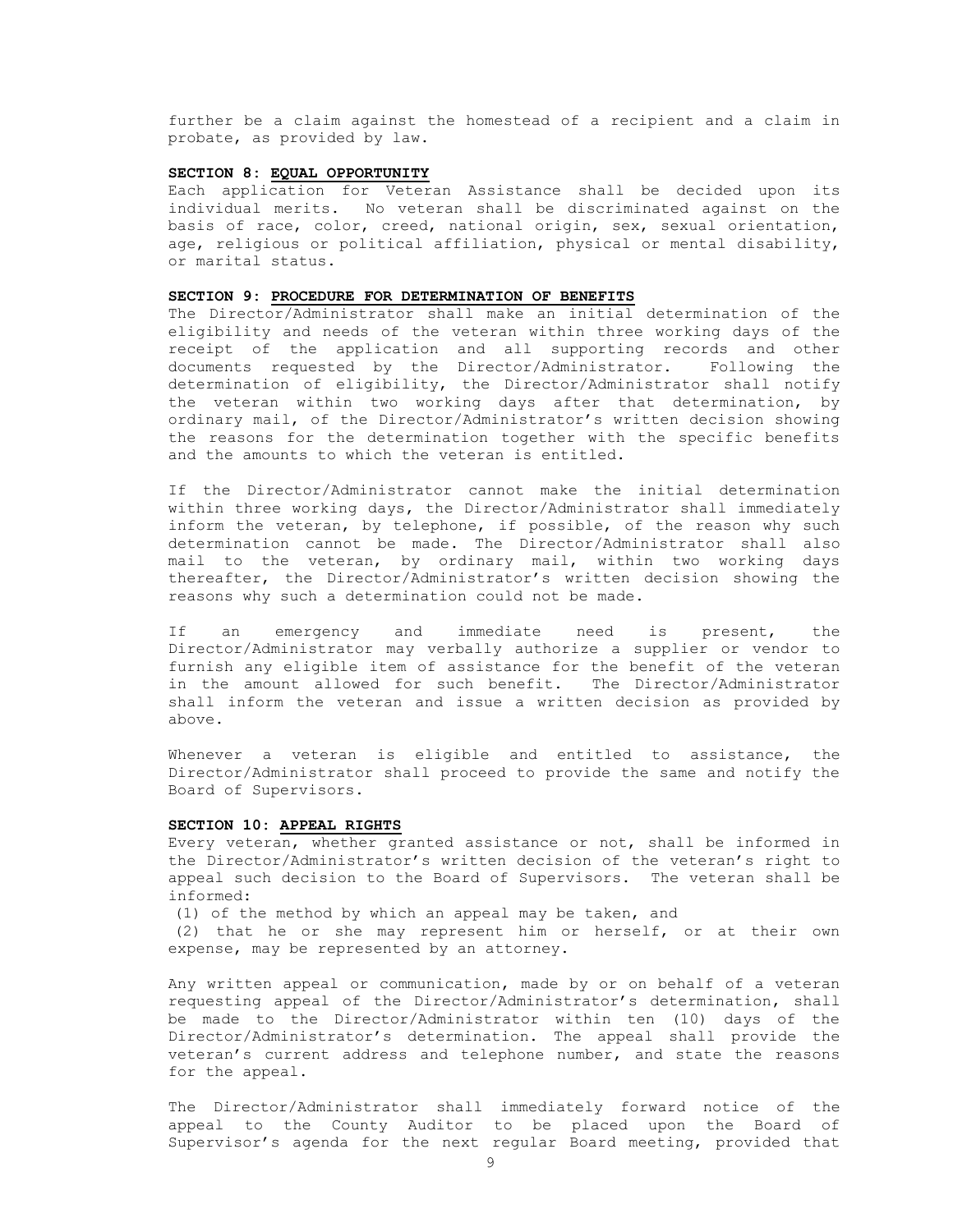such appeal shall not be heard sooner than five (5) days after the appeal is received by the Director/Administrator.

The veteran shall be informed immediately, by ordinary mail, of the date and time of the hearing before the Board. The veteran and his or her attorney, upon written authorization, shall be granted access by the Director/Administrator to his or her assistance case file if a request is made.

The Board of Supervisors shall hear the veteran's appeal "de novo" at the time scheduled on the agenda unless continuance is requested by the veteran or the Board of Supervisors. The veteran shall be permitted to present whatever evidence is desired in support of the appeal including testifying, having other witnesses testify, offering documentary evidence, and reasonable cross examination of the witnesses, if present. The technical value of the evidence shall not apply. The Board may question the veteran, and the Director/Administrator shall present the Board with the reasons for the determination.

The hearing before the Board, and the Board's deliberation, will be conducted as a closed session pursuant to Iowa Code section  $21.5(1)$  a., as the confidential files of the veteran will be in evidence. As required by law, the session will be tape recorded. When the Board deliberates the appeal, no parties shall be present. The Board shall make a decision on the appeal within five (5) working days. The Board's decision shall be only on the basis of the evidence submitted before the Board. The veteran shall be informed of the decision within four (4) working days thereafter, by ordinary mail. The notice of decision shall also state that an appeal may be taken from the Board's determination, as provided below, and the method by which such appeal may be taken. Any appeal to the District Court shall be allowed by the veteran regarding the Board's decision with the time, and by the manner and procedures, established under the Iowa Administrative Procedure Act, Chapter 17A Code of Iowa.

In the event the Board of Supervisors, in reviewing the actions of the Director/Administrator of Veteran Affairs, questions any allowance of assistance benefits determined by the Director/Administrator, it shall take no action concerning such allowance until it conducts a hearing. This hearing, the reasons for it, and notification to the veteran shall be given in the same manner as if the veteran had initiated the appeal. This hearing shall proceed in the same manner as an appeal from the Director/Administrator's determination.

#### **SECTION 11: SEVERABILITY CLAUSE**

If any section, provision, or part of this Ordinance shall be adjudged invalid or unconstitutional, such adjudication shall not affect the validity of the Ordinance as a whole or any section, provision or part thereof not adjudged invalid or unconstitutional.

# **SECTION 12: EFFECTIVE DATE**

This Ordinance shall be in effect after its final consideration, approval, and publication as provided by law.